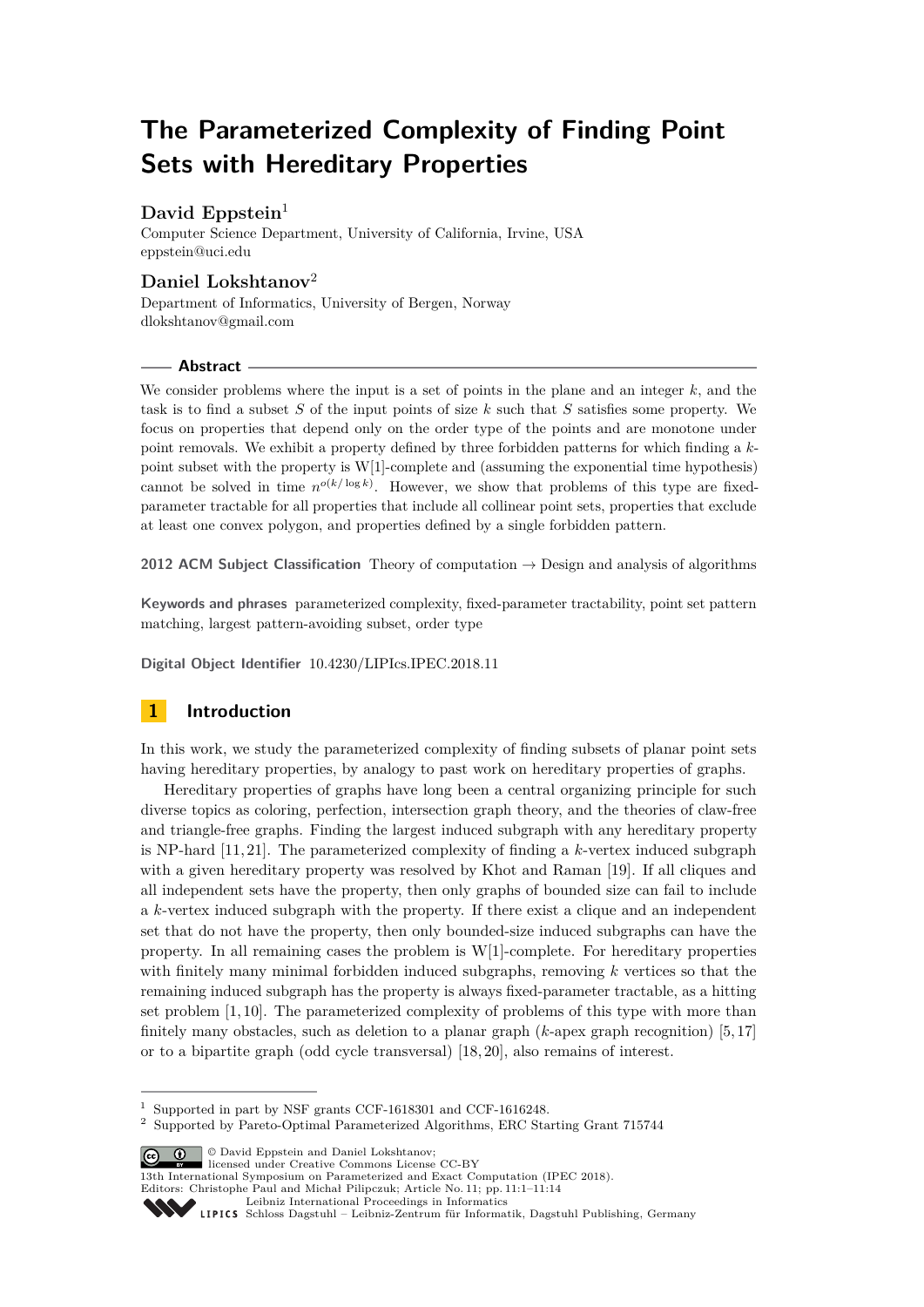#### **11:2 The Parameterized Complexity of Finding Point Sets with Hereditary Properties**

Point sets in the Euclidean plane can be described combinatorially by their *order type*, the specification for each ordered triple of points of whether that triple forms the vertices of a triangle in clockwise or counterclockwise order, or whether the three points are collinear. It is natural to define a hereditary property of point sets to be a property that depends only on the order type, and that remains true for every subset of a point set having the property. This concept of hereditary properties has been adopted recently as a central organizing principle in discrete geometry [\[8\]](#page-12-6) and encompasses many famous and well-studied problems:

- The *happy ending problem* concerns conditions that force some *k*-point subset to be ÷. in convex position [\[9,](#page-12-7) [24\]](#page-13-4). The property of not containing a *k*-point convex subset is hereditary [\[8,](#page-12-6) Chapter 11]. It can be tested in polynomial time for points in the plane [\[6,](#page-12-8)[7\]](#page-12-9), but is NP-hard in three dimensions, and finding the largest 3d *k*-point convex set that does not enclose any other input points is W[1]-hard [\[12\]](#page-12-10).
- The *no-three-in-line problem* concerns the size of the largest general-position subset of an m.  $n \times n$  grid [\[15,](#page-12-11) [23\]](#page-13-5). Here, "general position" means having no three collinear points. The property of not containing a *k*-point general-position subset is hereditary [\[8,](#page-12-6) Chapter 9].
- The *Erdős–Ulam problem* asks whether there exist dense sets with all distances rational [\[25\]](#page-13-6); *Harborth's conjecture* is that every planar graph can be drawn with non-crossing straight edges of rational length [\[16\]](#page-12-12). The existence of a rational-distance point set with the same order type as the given point set is hereditary. If every general-position order type has a rational-distance realization then Harborth's conjecture follows, and if not then the Erdős–Ulam problem has a negative answer [\[8,](#page-12-6) Section 13.5].

Every hereditary property can be defined by its *forbidden patterns*, the point-minimal order types that do not have the property. The first author's recent book on these problems asked whether every problem of finding *k* points with a hereditary property defined by finitely many forbidden patterns is fixed-parameter tractable [\[8,](#page-12-6) Open Problem 7.6]. We answer this question negatively, by finding a property for which (under standard complexity-theoretic assumptions) no FPT algorithm exists. However, we show that several natural classes of properties have fixed-parameter tractable algorithms. Specifically, we show:

- $\bar{a}$ There exists a hereditary property Π, defined by finitely many forbidden patterns, such that finding a *k*-point subset with property Π is W[1]-complete and (assuming the exponential time hypothesis) cannot be solved in time  $n^{o(k/\log k)}$ .
- Finding a *k*-point subset with a given hereditary property is fixed-parameter tractable m. whenever all collinear sets have the property.
- $\blacksquare$  Finding a *k*-point subset with a given hereditary property is fixed-parameter tractable whenever there exists a convex polygon that does not have the property.

Finding a *k*-point subset that avoids a single forbidden pattern is fixed-parameter tractable. As with the analogous graph problems, the dual problem of removing *k* points to make the remaining points have a given property is fixed-parameter tractable whenever the property has finitely many forbidden patterns, as a hitting set problem for the copies of the patterns within the point set [\[8,](#page-12-6) Theorem 7.9].

Our algorithmic results apply to any model of point set input that allows us to determine the orientation of a triple of points in constant (or polynomial) time. For points given by Cartesian coordinates, these orientations can be determined from the sign of a quadratic polynomial of these coordinates. Not all order types can be realized with integer coordinates, and even when this is possible a realization may need very large coordinates [\[13\]](#page-12-13), but our algorithms could instead use inputs that specify an  $n \times n \times n$  three-dimensional array of orientations. The point sets used for our hardness results and lower bounds can be constructed using explicit integer coordinates of polynomial magnitude.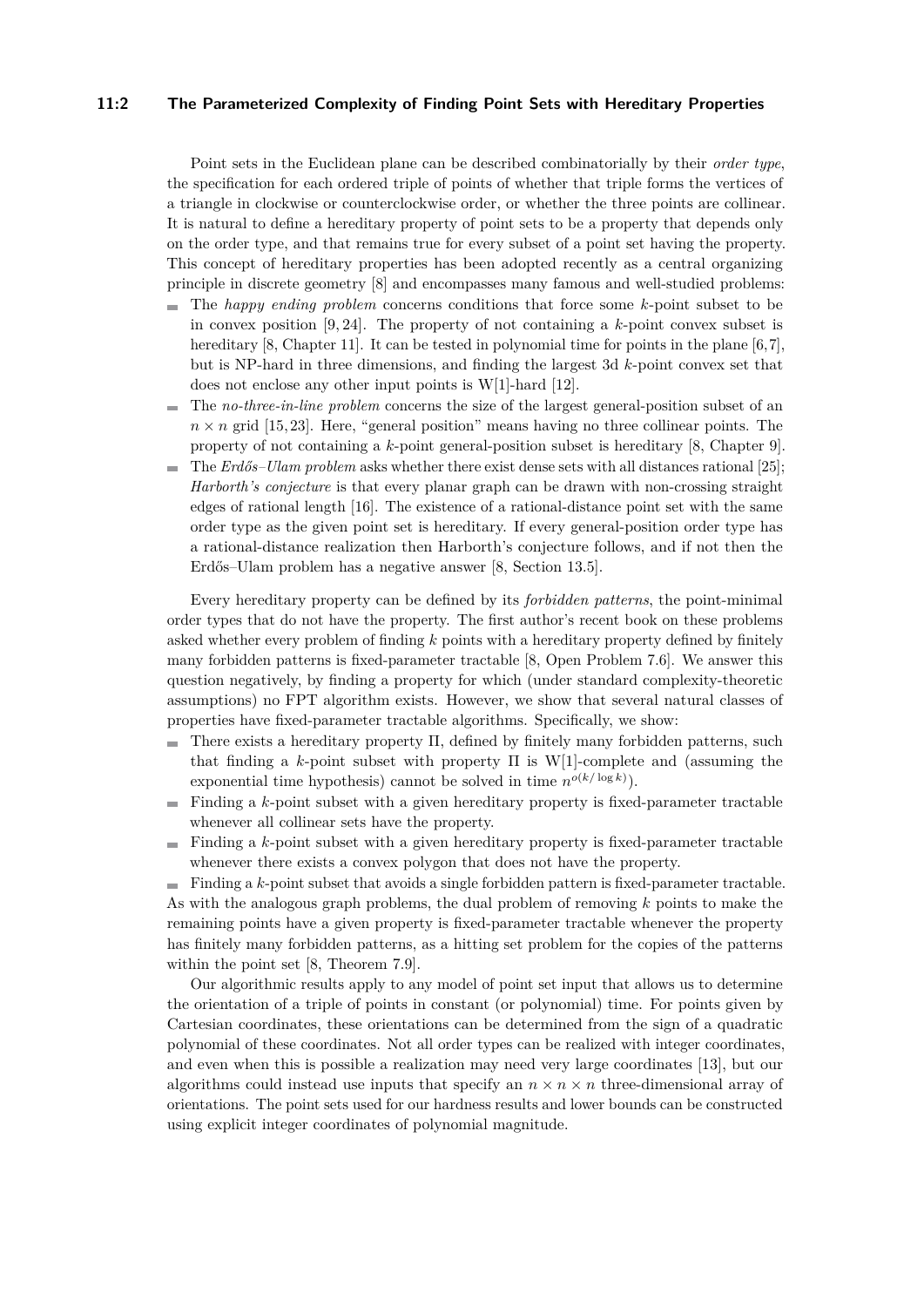#### <span id="page-2-0"></span>**D. Eppstein and D. Lokshtanov 11:3 11:3**



**Figure 1** The three forbidden patterns for a compliant point set.

### **2 A hard property**

The property for which we will prove finding a *k*-point subset hard is defined by the three forbidden patterns in [Figure 1:](#page-2-0) four points in a line (left), an eight-point pattern based on a complete quadrilateral[3](#page-2-1) (center), and a nine-point pattern resembling a tic-tac-toe board or  $3 \times 3$  grid, but with the central vertical line broken rather than straight (right). We call a set of points *compliant* if it does not contain any of these three patterns.

The hard inputs to our problem will be point sets of a special form, which we call *yards*. A yard consists of points with the following properties:

- $\blacksquare$  Most of its points are arranged onto horizontal lines of at least three points per line, which we call *rows*. We call the leftmost and rightmost points of each row the *guards* of the row (or more specifically the left and right guards, respectively). We call the remaining points, that are neither leftmost nor rightmost in their row, the *inmates*.
- Some triples of points from different rows form non-horizontal lines of three points, but there are no non-horizontal lines of four points.
- Every line between two inmates of different rows passes completely above or completely below all left guards, and completely below or completely above (respectively) all right guards. Similarly, every line through two left guards or through two right guards passes completely above or completely below all inmates. (These points may determine vertical lines, which we consider to pass above and below all points.)
- The only lines of three or more points with both inmate and guard points are rows.  $\frac{1}{2}$
- No subset of nine guards forms the configuration on the right of [Figure 1.](#page-2-0)
- In addition to the points on rows, the yard has six additional points, forming a complete  $\sim$ quadrilateral. We call these points the *fence*.
- The only lines of three or more points that include points of the fence are the four lines  $\overline{\phantom{a}}$ from which the fence was defined. No other six points of the yard form a complete quadrilateral.
- $\blacksquare$  The fence encloses the inmates but not the guards. Every two inmates on a single row, plus the fence, form the middle forbidden pattern of [Figure 1,](#page-2-0) and every instance of the middle forbidden pattern is formed in this way.

An example of a yard is shown in [Figure 2.](#page-3-0) For a yard with *r* rows, we define a *lineup* to be a compliant subset of  $k = 3r + 6$  points from the yard.

<span id="page-2-2"></span>► **Lemma 1.** *Every lineup must consist of all six points of the fence, and two guards and one inmate from each row. Whenever three rows have the property that their three left guards and their three right guards form two collinear triples of points, the three inmates of the lineup from these rows must also be collinear.*

<span id="page-2-1"></span><sup>3</sup> A *complete quadrilateral* consists of four lines and six points, with each line containing three points and each point contained in two lines. It can be constructed from four Euclidean lines, no two parallel and no three crossing in a single point, by including the six crossing points of pairs of lines.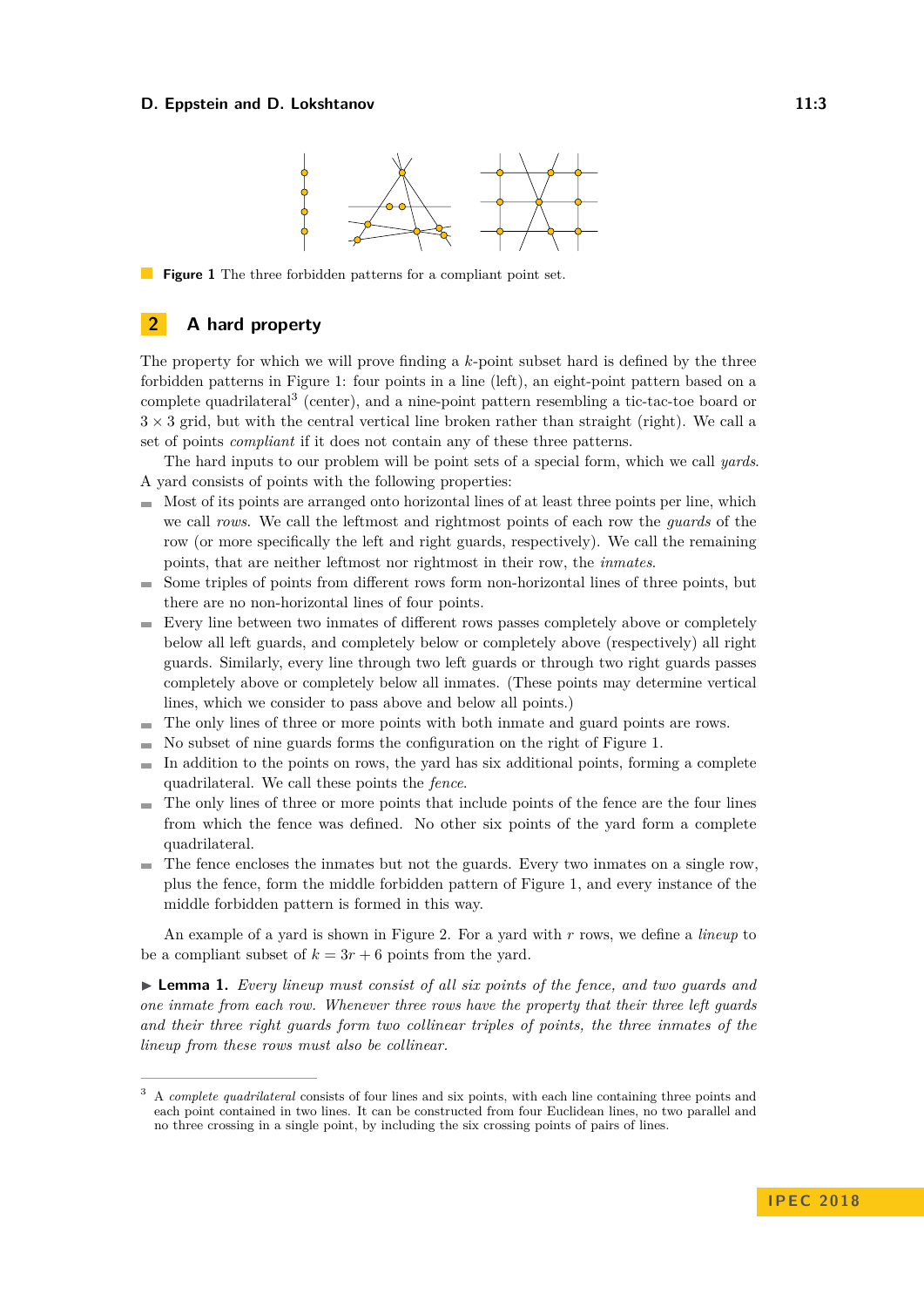<span id="page-3-0"></span>

**Figure 2** A yard with three rows. The fence and its points are shown in red; the rows and their guards are blue, and the inmates on each row are yellow. The green lines are the most far from vertical among the lines through pairs of inmates that are not both on the same row as each other; they can be used to verify that all non-horizontal and non-vertical lines through pairs of inmates pass above or below the guards on each side, and that no pair of inmates on different rows from each other forms a forbidden pattern with the fence. By [Lemma 1,](#page-2-2) every lineup in this yard consists of all of the blue and red points together with three collinear yellow points, one from each row. In this example all the left guards and all the right guards are collinear, but in larger examples only certain triples of guards would be collinear.

**Proof.** The forbidden four-point line forces the lineup to contain at most three points from each row, so if it contains  $3r + 6$  points it must include exactly three points from each row and all six points of the fence. The forbidden pattern in the form of a complete quadrilateral plus two points forces the lineup to contain at most one inmate from each row, so in order for it to contain three points from each row it must contain both guards.

If the three left guards and the three right guards of a triple of rows are collinear (as they are in [Figure 2\)](#page-3-0), then the three inmates of the lineup from the same three rows must also be collinear. For otherwise, they would form the forbidden pattern on the right of [Figure 1,](#page-2-0) either as shown or under a 180° rotation (which causes no change to the order type of the configuration). Therefore, every such triple of inmates must be collinear.

[Lemma 1](#page-2-2) is not a necessary and sufficient condition (for instance, it is possible to have a subset of points that meets the condition of the lemma but contains a copy of the rightmost forbidden pattern, rotated by  $90^{\circ}$ ) but we will see that it is necessary and sufficient for the yards constructed by the reduction that we describe next.

We prove hardness of finding lineups in yards via a parameterized reduction from *partitioned subgraph isomorphism*. This problem's input consists of two graphs, a *host graph H* and a pattern graph *G*, whose sizes (numbers of edges) are *n* and *k* respectively. The vertices of *G* and *H* are colored, with all vertices of *G* having distinct colors. The problem is to find a subgraph of *H* that is isomorphic to *G* and matches it in coloring. Thus, the color classes of *H* partition its vertices. We must choose a representative vertex from each color class so that whenever two vertices in *G* are adjacent their representatives in *H* are also adjacent. The color partition of the vertices in  $H$  is what gives rise to the name, partitioned subgraph isomorphism. In our hardness reduction, we will consider a restricted case of this problem, *cubic partitioned subgraph isomorphism*, in which we require the pattern graph *G* to be a cubic (that is, 3-regular) graph. *H* is not restricted. This problem is W[1]-complete and, assuming the exponential time hypothesis, cannot be solved in time  $n^{o(k/\log k)}$ .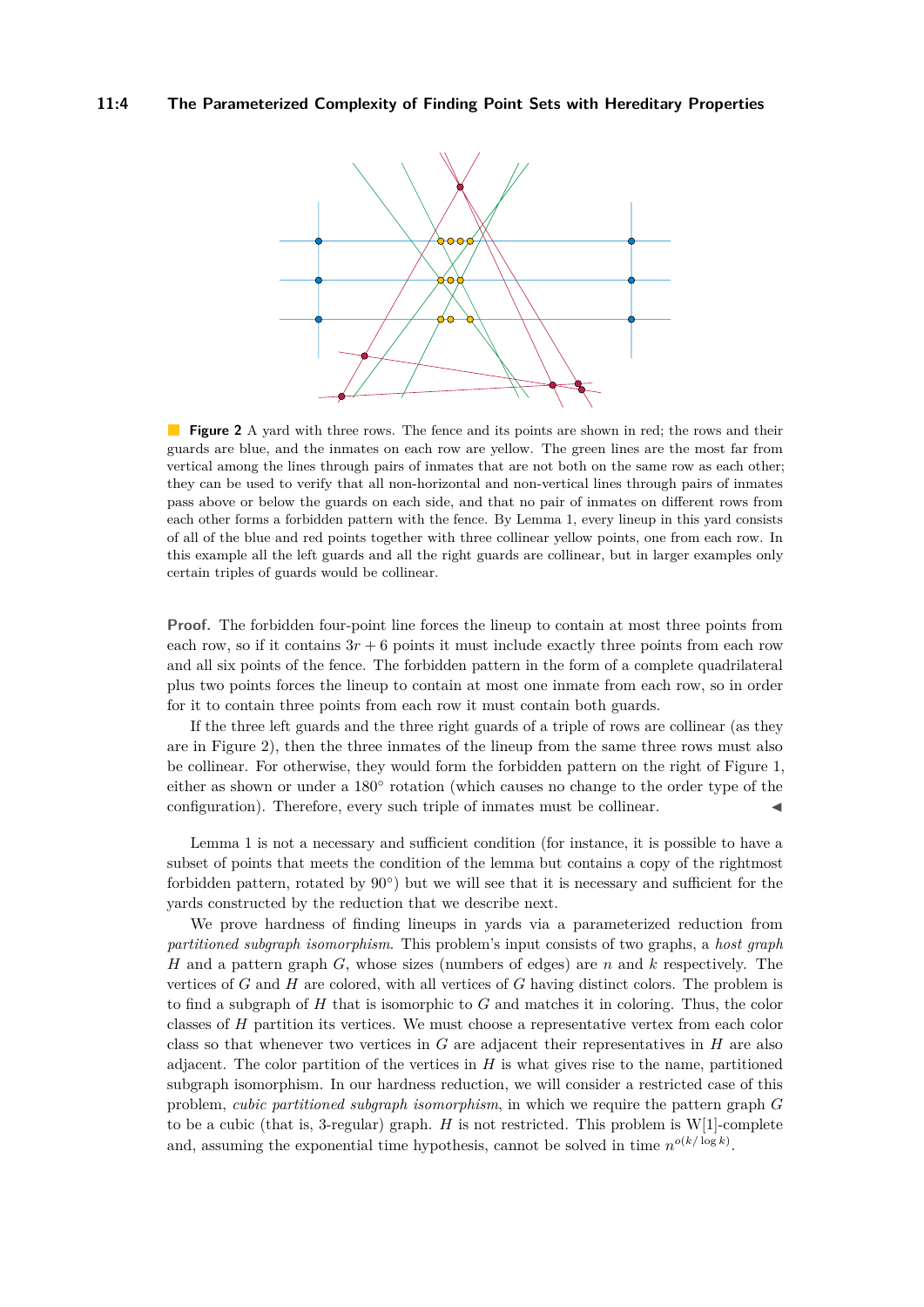#### **D. Eppstein and D. Lokshtanov 11:5** and 11:5

Cubic partitioned subgraph isomorphism has been used for the same sort of hardness reduction previously [\[3,](#page-12-14) [4\]](#page-12-15). The W[1]-completeness of partitioned subgraph isomorphism appears to be folklore, but it has a straightforward proof by reduction from the W[1]-complete clique problem.[4](#page-4-0) In turn, partitioned subgraph isomorphism on graphs of minimum degree at least three can be reduced to the 3-regular case by expanding each high-degree vertex into a 3-regular tree, as follows:

- $\mathbf{r}$ Choose for each vertex  $v$  of the pattern graph a tree  $T_v$  having degree three at each internal vertex and having the neighbors of *v* as its leaves. Let  $T_v'$  be the subtree of  $T_v$ consisting only of the interior nodes of *Tv*.
- Form the disjoint union of the trees  $T_v'$ . For each edge *uv* of the pattern graph add an  $\overline{\phantom{a}}$ edge to this union, connecting the node in  $T'_u$  to which the leaf for *v* is attached to the node in  $T_v'$  to which the leaf for  $u$  is attached.
- For each vertex  $w$  of the host graph, having the same color as a vertex  $v$  of the pattern graph, make a tree  $T'_w$  isomorphic to  $T'_v$ . Form a new host graph from the disjoint union of these trees  $T'_w$ .
- For each pair of vertices  $wx$  of the host graph such that  $w$  has the same color as a vertex *u* of the pattern graph, *x* has the same color as a vertex *v* of the pattern graph, *u* and *v* are adjacent, and *w* and *x* are adjacent, add an edge to this union, connecting the node in  $T'_w$  corresponding to the one in  $T'_u$  to which the leaf for *v* would be attached with the node in  $T_x'$  corresponding to the one in  $T_v'$  to which the leaf for *u* would be attached.

The ETH-based lower bounds on cubic partitioned subgraph isomorphism come from Corollary 6.1 of Marx [\[22\]](#page-13-7), using the fact that a cubic expander graph *G* has treewidth  $\Omega(k)$  [\[14\]](#page-12-16).

To translate an instance of cubic partitioned subgraph isomorphism to the problem of finding lineups in yards, we construct a yard with a row for each vertex or edge of the pattern graph *G*. We will arrange the guards and inmates of the yard in such a way that collinearities of guards correspond to vertex-edge incidences in the pattern graph, and collinearities of inmates correspond to vertex-edge incidences in the host graph. In this way, every lineup of the yard will necessarily correspond to a solution to the partitioned subgraph isomorphism instance. We take some care in the construction in order to ensure that the resulting yard uses only points with integer coordinates of small magnitude.

The rows of the yard will be placed on horizontal lines, with positive integer *y*-coordinate  $y_v$  or  $y_{uv}$  for each vertex *v* or edge *uv* of the pattern graph. It will be convenient to be able to place arbitrary integer-coordinate points on two vertex rows and have the intersection of the line through these points with an edge row automatically be an integer-coordinate point. To ensure this property, we will always choose  $y_{uv} = 2y_v - y_u$  (where  $y_v > y_u$ ). However, this requires that we choose the coordinates  $y_u$  and  $y_v$  carefully, so that no two vertices or edges have rows with equal *y*-coordinates. We make this choice greedily, choosing the coordinates  $y_v$  for the vertices in an arbitrary order. For each vertex *v* in this order, we choose  $y_v$  to be the smallest positive integer that obeys the following constraints:

- $\bullet$  *y<sub>v</sub>* is unequal to any *y<sub>u</sub>* for an earlier vertex *u*
- $y_v$  is unequal to any  $y_{uw}$  for any two adjacent earlier vertices *u* and *w*

<span id="page-4-0"></span><sup>&</sup>lt;sup>4</sup> The reduction uses the tensor product product  $G \times H$  of graphs  $G$  and  $H$ . This product has as vertices the pairs  $(u, v)$  where *u* is a vertex in *G* and *v* is a vertex in *H*. Pairs  $(u, v)$  and  $(u', v')$  are adjacent if and only if either  $u = u'$  and v is adjacent to  $v'$ , or  $v = v'$  and u is adjacent to  $u'$ . If we properly color  $K_k$  and assign each vertex  $(u, v)$  in  $G \times K_k$  the same color as *v*, then *G* has a *k*-clique if and only if the partitioned subgraph isomorphism instance for  $G \times K_k$  and  $K_k$  (with these colors) has a solution. This reduction proves the W[1]-completeness of partitioned subgraph isomorphism problem from the known completeness of the clique problem.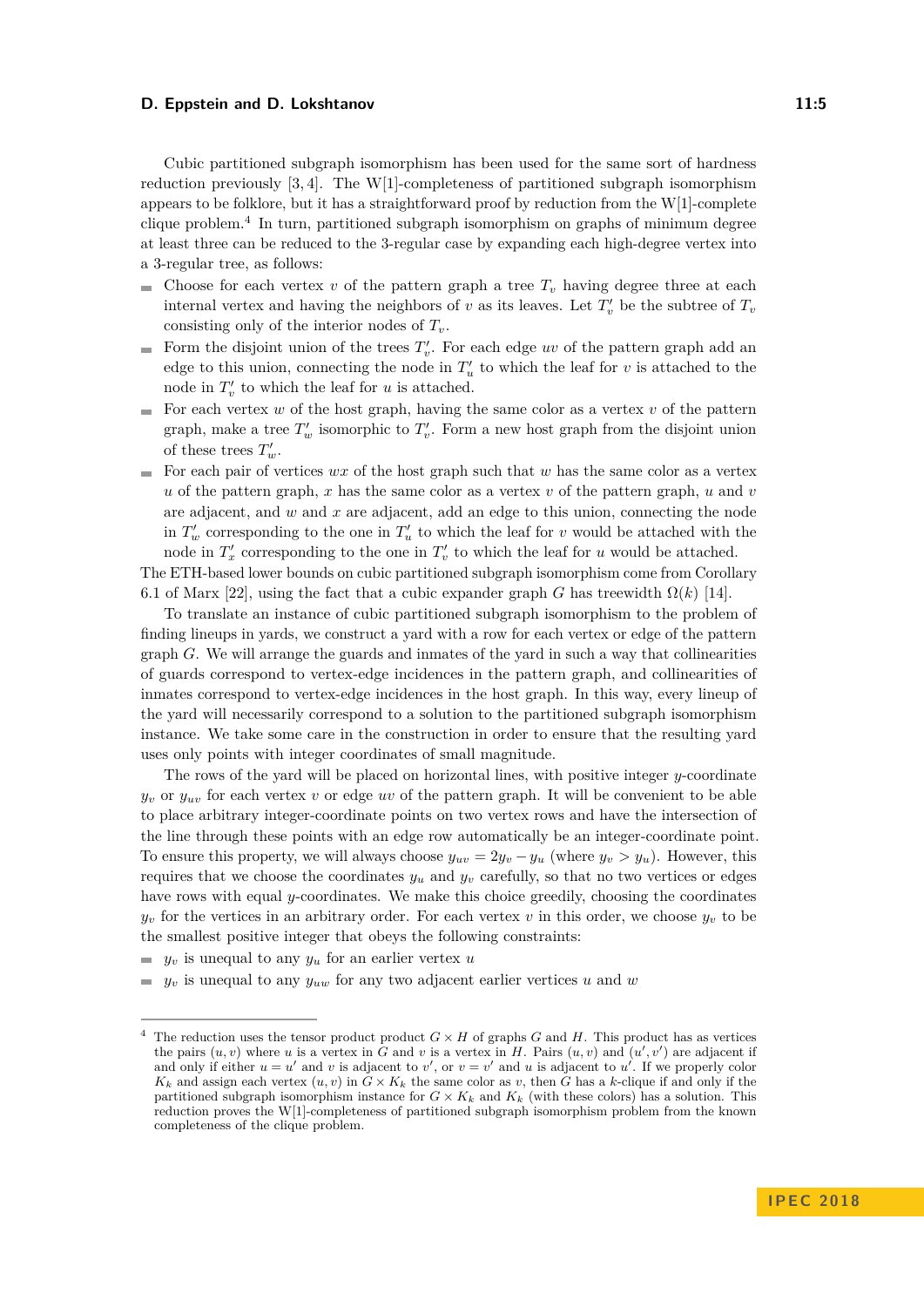#### **11:6 The Parameterized Complexity of Finding Point Sets with Hereditary Properties**

- *y*<sub>*v*</sub> does not make any  $y_u = y_{vx}$  for any earlier vertex *u* and earlier neighbor *x* of *v*
- $y_v$  does not make  $y_{uw} = y_{vx}$  for any three earlier vertices *u*, *w*, or *x* with *u* adjacent to *w* and *x* to *v*.

These conditions are each determined by at most one earlier vertex *u*, at most one of three neighbors *w* of *u*, and at most one of three neighbors *x* of *v*. For each combination of these vertices, each condition causes one integer to be unavailable as a choice for  $y<sub>v</sub>$ . Therefore,  $O(k)$ positive integers are unavailable. Because our greedy algorithm chooses the first available integer in each case, it chooses all coordinates  $y_v$  and  $y_{uv}$  to have magnitude  $O(k)$ . Our actual row coordinates will be scaled and translated from these values, but both of these kinds of transformations preserve the property that two integer points on vertex rows determine an integer point on an edge row.

The first points we determine in the construction are the six points of the fence. We construct a complete quadrilateral with integer coordinates, by using lines with rational coefficients and then clearing denominators. We scale it by a sufficiently large factor so that there are as many integer-coordinate horizontal lines through the fence as we need rows (given the assignment of row coordinates to vertices and edges of the pattern graph) and so that each row intersects the region inside the fence in a segment of length proportional to the diameter of the fence. We scale these fences and rows a second time, by a polynomially-large factor  $\phi$ , to ensure that the following steps can be carried out using integer coordinates for the remaining points. We leave  $\phi$  unspecified for now, and will later state constraints on how large it needs to be for the construction to work.

Next, we choose three intervals on the *x*-coordinate axis: a left interval that will contain the *x*-coordinates of all left guards, a middle interval that will contain the *x*-coordinates of all inmates, and a right interval that will contain the *x*-coordinates of all right guards. The middle interval should be chosen so that its intersection with all row lines is inside the fence (using the fact that there is a vertical line segment inside the fence that crosses all row lines) and the left and right intervals should intersect all row lines outside the fence, on either side of it. inside the fence and the left and right intervals should be outside it, on either side of the fence. These intervals should be sufficiently narrow that all lines through pairs of points on corresponding intervals of different rows pass in the correct way above or below the points of the fence and the intervals of other types. In order to prevent an inmate from being collinear with two guards from other rows than its own, we also require that there be no line that crosses a row line in the left interval, a second row line in the middle interval, and a third row line in the right interval. In order to achieve this, it will be sufficient to choose the interval widths to be smaller than the diameter of the fence by a sufficiently large factor *ρ*. With this factor, we can choose the left and right guard intervals first, arbitrarily subject to the above constraints. Given this choice, let *C* be the set of crossing points of the rows with non-horizontal lines through potential left and right guard points. Then *C* is a union of a cubic number of intervals (one for each triple of rows). Each of these intervals defining *C* is wider than the left and right intervals by a factor of  $O(k)$ , because the slopes of the lines through points within the left and right intervals on different rows are bounded away from zero by  $\Omega(1/k)$ . Therefore, the projection of *C* onto the *x*-axis has length  $O(k^4/\rho)$  relative to the diameter of the fence. For  $\rho = \rho_0 k^4$  for a sufficiently large constant factor  $\rho_0$ , a constant fraction of the length within the fence will remain disjoint from *C*, and at least one interval within this constant fraction of the length will be long enough to use as the middle interval.

After these choices, we place the two guards on each row, with the left guard having its *x*-coordinate within the left interval and the right guard within the right interval. We choose the positions of the *vertex guards* (the guards on the rows that correspond to vertices of the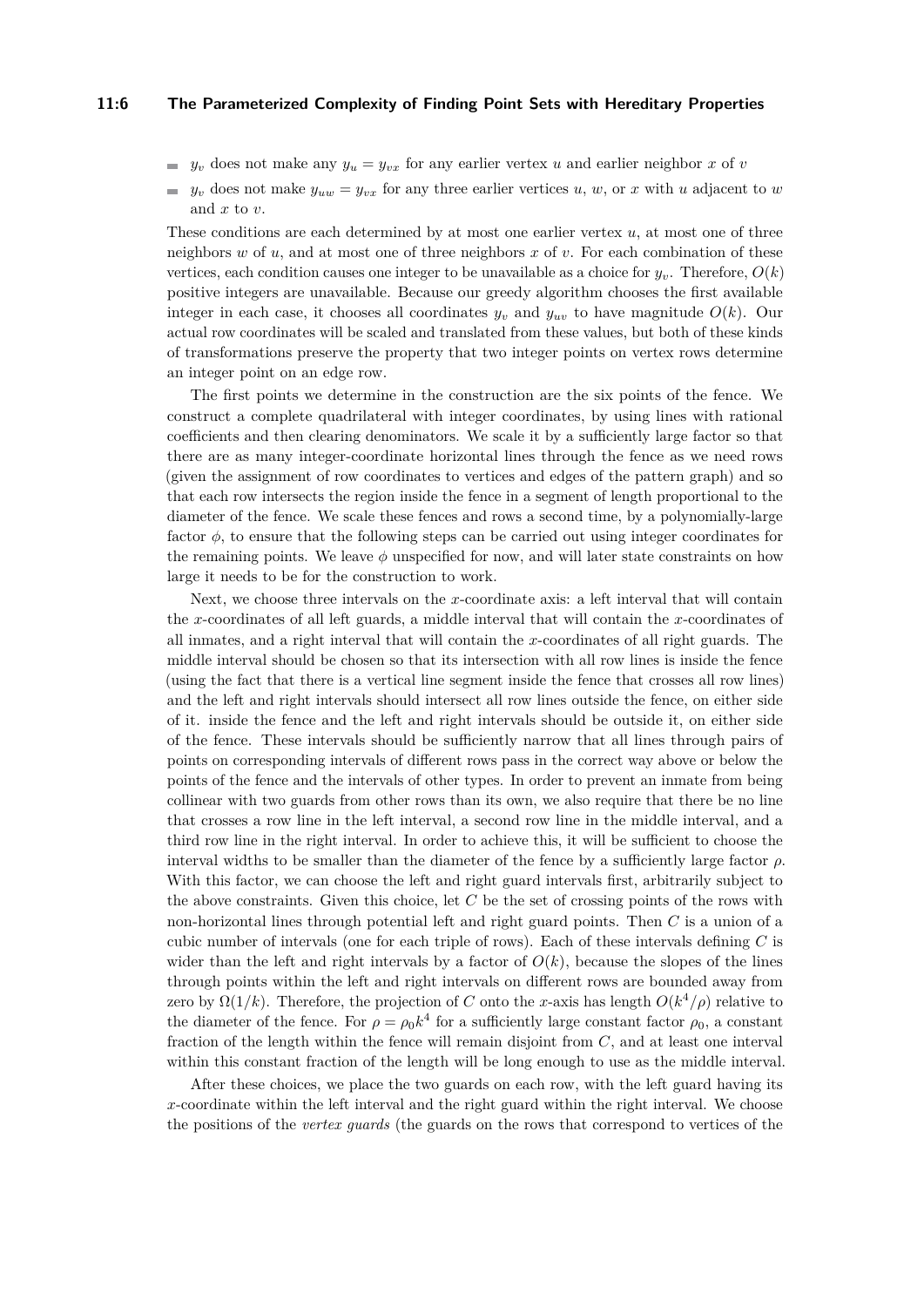#### **D. Eppstein and D. Lokshtanov 11:7 11:7**

pattern graph), one at a time. As each vertex guard is placed, it may also determine the location of one or more *edge guards* (the guards on the rows that correspond to edges of the pattern graph). An edge guard's location is determined when the vertex guards for its two endpoints have been placed. Whenever this happens, we place the edge guard at the point where the line through the two vertex guards crosses the edge's row. In order to ensure that the edge guards are placed within the left and right intervals, we place each vertex guard within the middle third of its interval. In this way, for each edge *uv* of the pattern graph we will produce two collinear triples of guards: the triple of left guards for *u*, *v*, and *uv*, and the triple of right guards for  $u, v$ , and  $uv$ . We will position the vertex guards in sufficiently general position so that these are the only collinearities between triples of guards. As with our choice of row coordinates, we achieve this absence of extra collinearities by a greedy algorithm, in which we place one vertex guard at a time, subject to the constraint that this choice should not create any undesired collinearities between the new vertex guard, the new edge guards whose position becomes determined by the new vertex guard, and the previously determined vertex and edge guards. Each potential undesired collinearity is determined by the choice of two previous guard positions (for which there are  $O(k)$  choices) and possibly one of the three neighbors of the vertex whose guard we are trying to place. This implies that, when we are placing each vertex guard, there may be up to  $O(k^2)$  positions that we should not place it, because placing it in one of those positions would cause a collinearity. Recall that, when constructing the fence, we left a scaling factor *φ* undetermined, and that the left and right interval each contain  $\Omega(k\phi/\rho)$  integer coordinates, where  $\rho = O(k^4)$  is the factor by which the intervals are narrower than the diameter of the fence and where the factor of *k* comes from the earlier scaling used to make the fence big enough to include as many integer-coordinate rows as we need. We will choose our scaling factor  $\phi$  to be large enough (at least a sufficiently large multiple of *k* 5 ) to ensure that the middle thirds of the left and right intervals contain more integer coordinates than the number of unavailable positions. With this choice of *φ*, our greedy guard-placing strategy will always be able to determine a valid integer-coordinate placement for each vertex guard point. By our previous choice of the row coordinates, the edge guard points will also have integer coordinates.

Finally, we place the inmates on each row, within the middle interval. Each edge or vertex of the host graph corresponds to exactly one inmate point, which we place on the row for the corresponding edge or vertex of the pattern graph, given by the coloring of the host graph vertex or the coloring of the endpoints of the host graph edge. We choose the locations for these inmate points in exactly the same way as we chose them for the guard points, greedily one vertex at a time, with the vertex guards placed within the middle third of the middle interval. We place each edge inmate point on the intersection between each edge row and the line through the inmate points for its two endpoints, as soon as these two vertex inmate points have been placed. This will cause each triple of an edge and its two endpoints in the host graph to correspond to three collinear inmate points. We require in addition that no three inmate points on different rows are collinear if they do not form such a triple, and that no two points on the same row as each other coincide. Each potential undesired collinearity is determined by the choice of two previous guard positions (for which there are  $O(n^2)$  choices, as the host graph may be dense) and possibly one of up to  $O(n)$ neighbors of the vertex whose guard we are trying to place. This implies that there may be  $O(n^5)$  positions in the row of the new vertex guard that would cause an unwanted collinearity or coincidence. We will choose our scaling factor  $\phi$  to be large enough (at least a sufficiently large multiple of  $k^3n^5$ ) to ensure that the middle third of the middle interval in which we place the inmate points contains more integer coordinates than this number of unavailable positions. In this way, we ensure the success of our greedy inmate-placing strategy.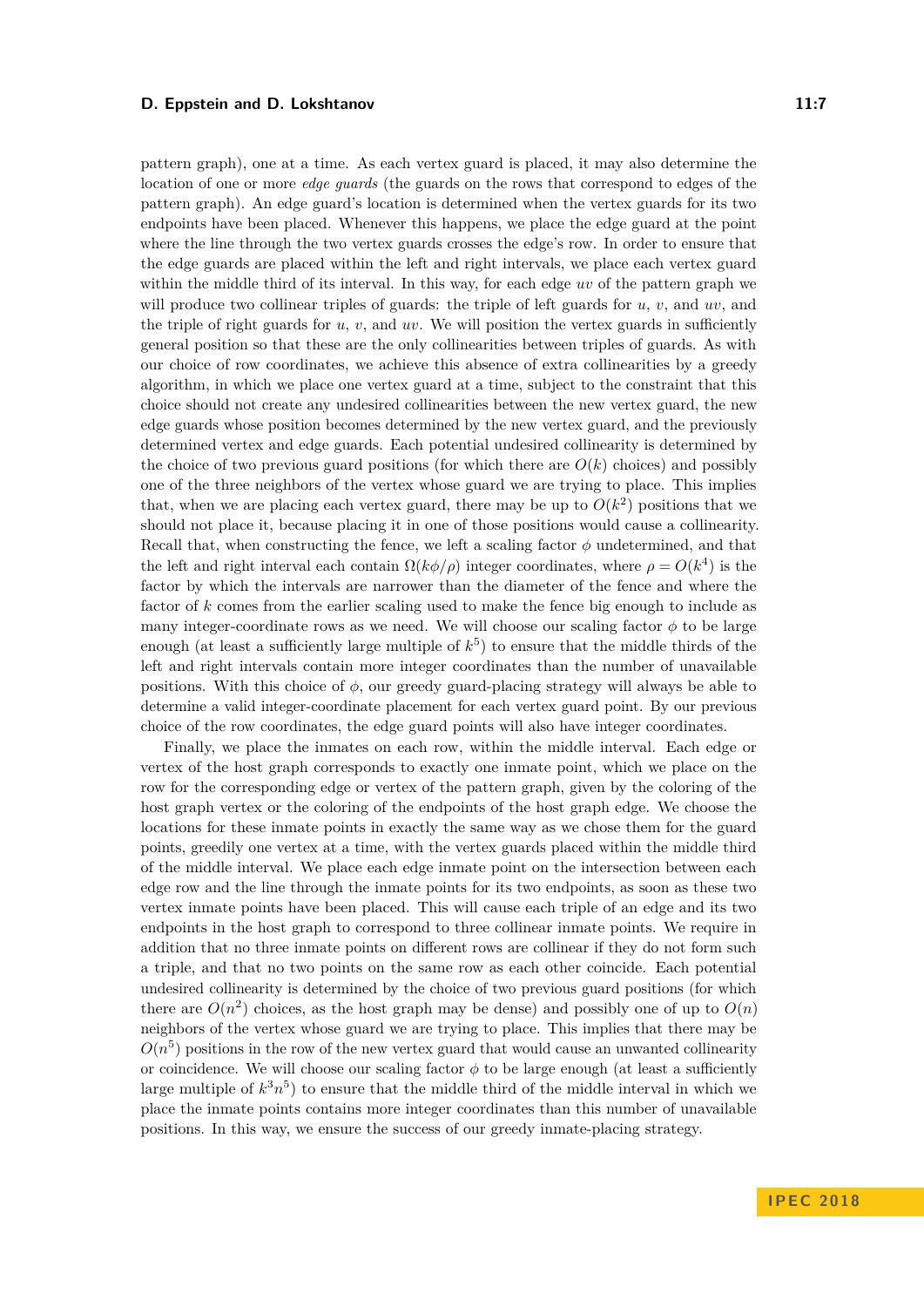#### <span id="page-7-1"></span>**11:8 The Parameterized Complexity of Finding Point Sets with Hereditary Properties**



**Figure 3** Illustration for the proof of [Lemma 2.](#page-7-0)

#### <span id="page-7-0"></span>I **Lemma 2.** *The translation described above constructs a yard.*

**Proof.** The construction explicitly ensures that most properties of a yard are true: there is a fence, and rows of points, each having two guards outside the fence and inmates inside the fence. There are no non-horizontal lines of four points, and all non-horizontal lines defined by pairs of guards or pairs of inmates pass above or below the other points and through the fence in the proper manner. There are no lines of three points that include both guards and inmates and are not rows. It remains to verify two properties, not stated explicitly as part of the construction: there must be no complete quadrilateral other than the fence, and no subset of guards that form the forbidden pattern on the right of [Figure 1.](#page-2-0)

If either of these forbidden patterns existed, but did not include three points from the same row of the configuration, then all of its three-point lines would have to be non-horizontal lines, composed only of guards or only of inmates. But an edge point can only participate in one such line, and both forbidden patterns include at least one line all three points of which participate in two three-point lines. So all three of the points on this line would have to be vertex points, an impossibility.

The only remaining possibility is a complete quadrilateral that uses at least one row as one of its lines. Let *a* and *b* be any two points of this row, and choose *c*, *d*, and *e* so *acd* and *bce* are distinct lines of the quadrilateral. Then triples *acd* and *ade* must each be the crossing points of their lines with three rows that correspond in *G* to an edge and its two endpoints. The choice of the row through *a* and *b*, and a second row through *c*, determines the third row, which must therefore include both *d* and *e*. But then lines *ab* and *de* are parallel, and cannot intersect to produce the sixth point of a complete quadrilateral [\(Figure 3\)](#page-7-1).

### **Example 3.** An instance  $(H, G, c)$  of partitioned subgraph isomorphism (where c is the *coloring of the instance) is solvable if and only if the yard constructed from it admits a lineup.*

**Proof.** If a lineup exists, it must include all fence and guard points, and one inmate from each row. This choice of the inmate for each row selects one vertex or edge from the host graph *H*, of the appropriate color class (or pair of endpoint color classes), for each vertex or edge in the pattern graph *G*. If the selected collection of vertices and edges in *H* does not form an isomorph of *G*, it will include two vertices *u* and *v* in *H* that are adjacent in *G* but for which the edge  $uv$  does not exist in  $H$ , or has not been selected by the choice of inmate for its row. In this case, the guards for the rows of *u*, *v*, and *uv* will be collinear in triples (because the corresponding vertices in *G* are adjacent) but the inmates will not be collinear, creating an instance of the forbidden pattern on the right of [Figure 1.](#page-2-0) So when *H* does not contain a subgraph isomorphic to *G*, the yard admits no lineup.

If *H* does contain a subgraph isomorphic to *G*, we can choose the points corresponding to the vertices and edges of that subgraph as the inmates of a lineup. As the following case analysis shows, the resulting system of points does not include any forbidden pattern.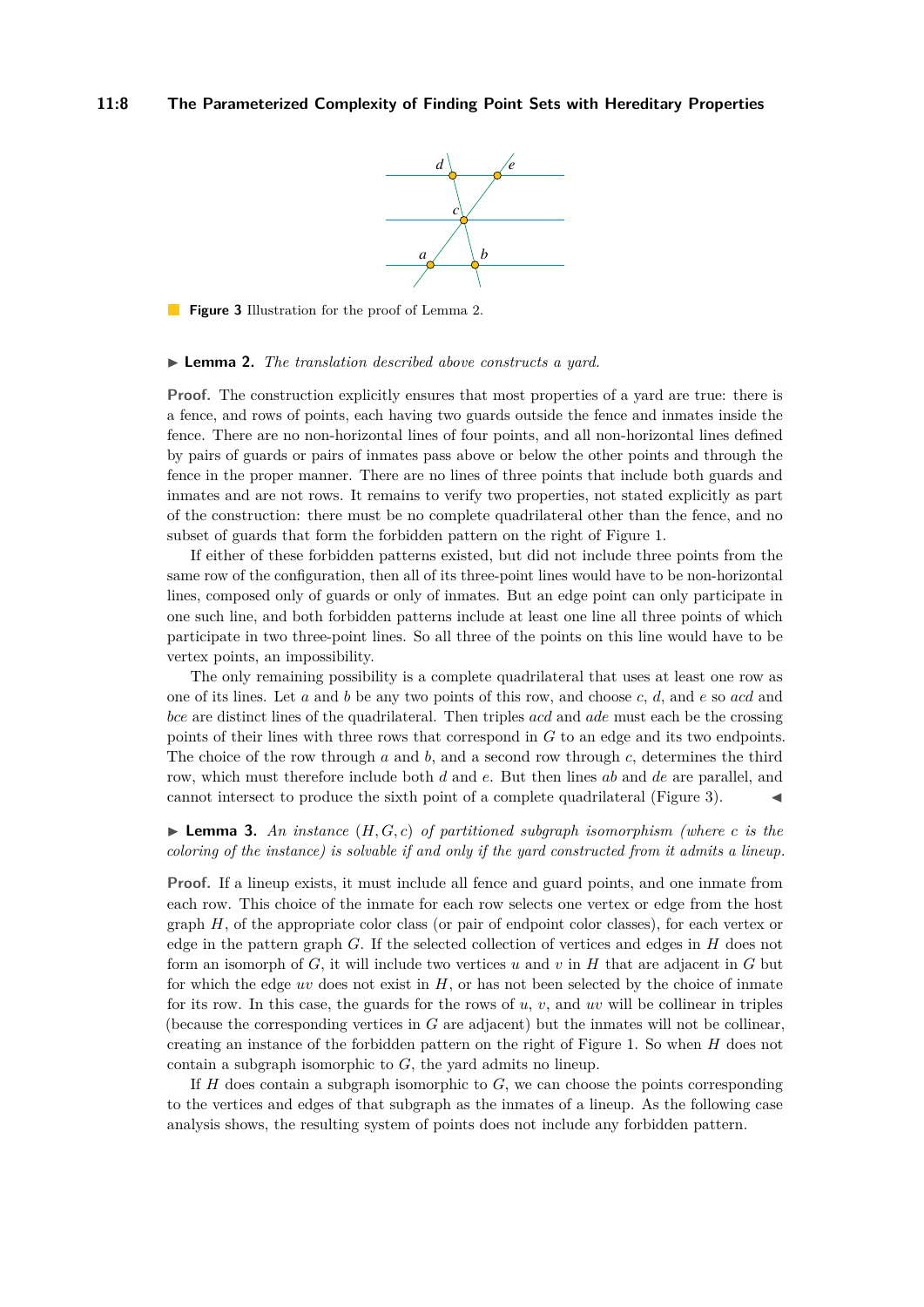#### **D. Eppstein and D. Lokshtanov** 11:9

- It does not include four points in a line. m.
- Because it has only one inmate on each row and the fence is the only complete quadrilateral  $\blacksquare$ in the yard, it does not include the middle forbidden pattern in [Figure 1.](#page-2-0)
- $\blacksquare$  It does not include a copy of the right forbidden pattern in which none of its lines are rows, or in which only one of the vertical lines is a row, because in that case (as in [Lemma 2\)](#page-7-0) the other vertical line would be a line of three points, each of which belongs to two non-row lines of three points. This is an impossibility because the points on edge rows only belong to one non-row three-point line, and each non-row three-point line includes at least one of these edge points.
- It does not include a copy of the right forbidden pattern in which only one or two of its horizontal lines is a row, because then the two vertical lines could only be lines through three guards. This would force the remaining horizontal lines to contain a left guard, a right guard, and a point between them, and therefore be rows themselves.
- $\blacksquare$  It does not include a copy of the right forbidden pattern with two rows as its two threepoint vertical lines. If these rows represent two vertices *u* and *v* of *G*, the three points not on these lines would belong to the row for edge *uv*, as they belong to a line containing a representative for  $u$  and a representative for  $v$ . If the rows represent a vertex  $u$  and edge *uv* of *G*, the three points not on these lines would all belong to the row for vertex *v*. In either case these points form another line, unlike the forbidden pattern.
- The only remaining possibility is that the three horizontal lines of this pattern are rows. To form this pattern, the guards of these three rows must be collinear, meaning that they represent two adjacent vertices and the edge between them in *G*. But since we have selected the inmates on each row to form a correctly-colored subgraph isomorphic to *G*, the three inmates must also be collinear, preventing the forbidden pattern from occurring.

Thus, the selected points form a lineup of the yard, as required.

By combining these results with the known hardness of partitioned subgraph isomorphism we obtain our main result:

 $\triangleright$  **Theorem 4.** Finding a k-vertex compliant subset of a given *n*-point set is W[1]-complete and, under the exponential time hypothesis, cannot be solved in time  $n^{o(k/\log k)}$ .

### **3 Collinearity and convex subsets**

We have claimed that finding a *k*-point subset with a given hereditary property is fixedparameter tractable whenever the property is true for all collinear sets, or whenever there exists a convex polygon for which the property is not true. We split the proof into cases:

Properties that are true for all collinear point sets and for all convex polygons.

Properties that are neither true for all collinear point sets nor for all convex polygons.

 $\blacksquare$  Properties that are true for all collinear point sets but not true for all convex polygons However, the first two cases follow easily from known results.

The first case covers properties that are true for all collinear subsets and for all convex polygons. By the happy ending theorem, every *n* points in the plane include  $\Omega(\log n)$  points that are either all collinear or all in convex position. So, if property Π is true for all collinear subsets and for all convex polygons (the first case), then every sufficiently large point set has a *k*-point subset with property Π. Here, "sufficiently large" means large enough that this  $\Omega(\log n)$  bound is at least k. For smaller values of n we can search by brute force all subsets of the point set in time that is fixed-parameter tractable in *k*, because (for these values) *n* itself is bounded by a function of *k*. For larger values of *n*, we can either just answer yes (for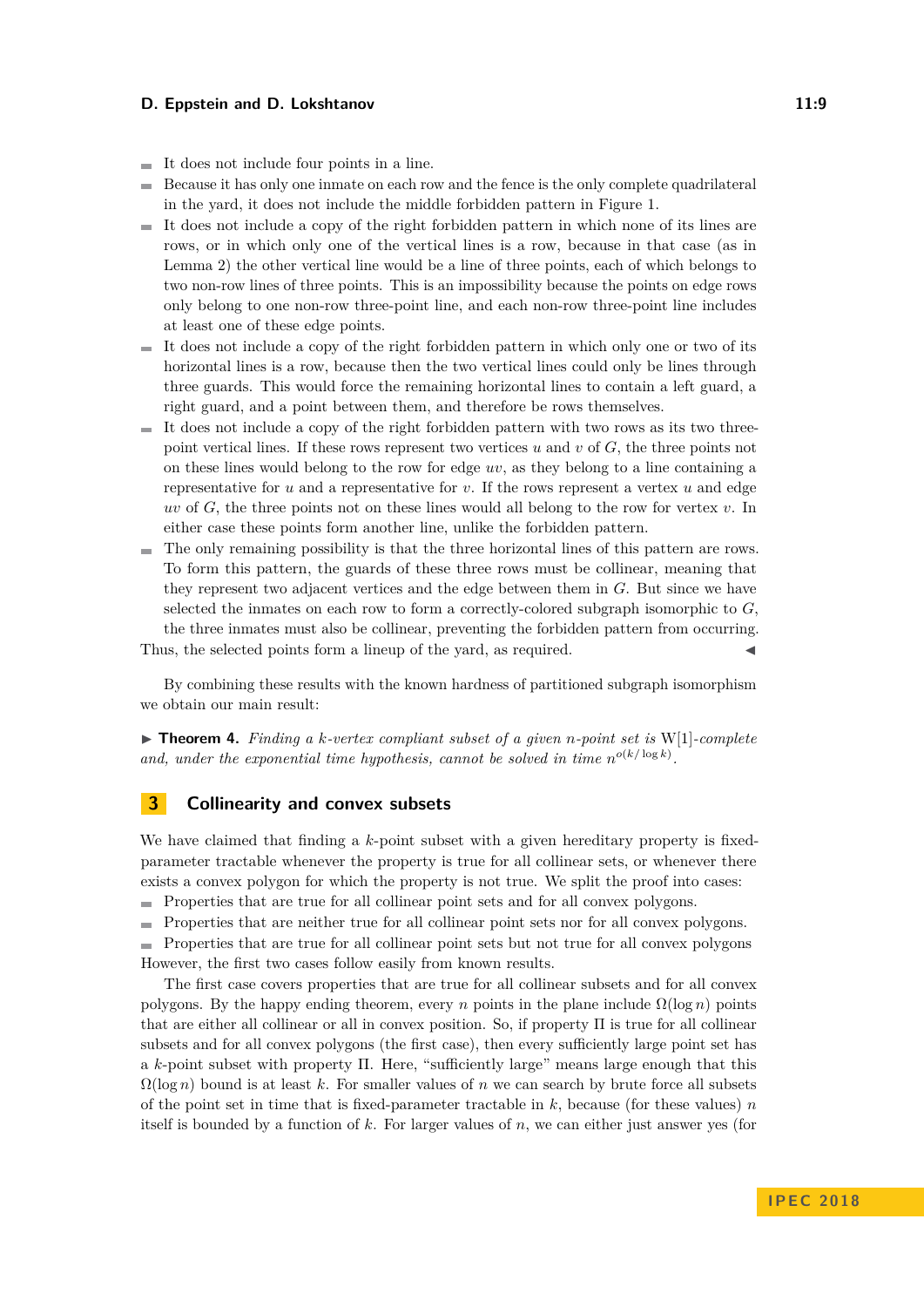<span id="page-9-0"></span>

**Figure 4** If *G* (blue) is a maximal general-position subset of *P*, the remaining points of *P* (yellow) must be covered by lines through pairs of points in *G*, or else they could be added to *G*.

a decision problem) or reduce the input arbitrarily to the smallest number of points that ensures the existence of a solution (a number bounded by a function of *k*) and then perform a brute force search for a solution within the reduced subproblem.

The second case covers properties that exclude a collinear subset and a convex polygon. By the happy ending theorem, sets of points with the property have bounded size (at most some number  $p$  independent of the parameter  $k$ ), because all sufficiently large sets contain a collinear or convex subset without the property, and by heredity do not have the property themselves. To test whether there exists a *k*-point subset with such a property, we answer no immediately when  $k > p$ . Otherwise we perform a brute-force search over all subsets of the input of size  $k$ . The time for this search is  $O(n^p)$ , a polynomial with constant exponent.

We now detail a fixed-point-tractable solution for the remaining case.

<span id="page-9-1"></span>I **Lemma 5.** *Let decidable hereditary property* Π *be true for all collinear point sets but not true for all convex polygons. Then it is fixed-parameter tractable to find a k-point subset having property* Π*, among a given set of points in the plane.*

**Proof.** It is straightforward, in polynomial time, to find all lines through pairs of input points and determine whether any of these lines contains *k* or more points. If so, we can immediately return a subset of *k* collinear points. So for the remainder of the proof we assume without loss of generality that each line contains at most  $k-1$  input points.

Let q be the smallest number of vertices in a convex polygon that does not have property Π. By assumption, *q* exists, and by the definition of hereditary properties, any set of points containing the vertices of a convex *q*-gon does not have property Π. Let *r* be the largest number of points in a set of points in general position (no three in a line) that does not include a convex *q*-gon; by Suk's improvement to the happy ending theorem [\[24\]](#page-13-4),  $r \leq 2^{q+o(q)}$ . Let *P* be the unknown *k*-point subset (assuming it exists), and *G* be a maximal subset of *P* that is in general position (meaning that no other point from *P* can be added to *G* without creating a three-point line). Then  $|G| \leq r$ , or else G and P would contain a convex q-gon and *P* would not have property  $\Pi$ . The pairs of points in *G* determine  $\binom{|G|}{2} \leq \binom{r}{2}$  lines, and these lines together must cover all of *P*, or else *G* would not be maximal [\(Figure 4\)](#page-9-0).

Therefore, we can solve the problem of finding a *k*-point subset *P* with property Π by guessing an  $\binom{r}{2}$ -tuple of lines that cover *P*, among all  $\binom{n}{2}$  lines through pairs of input points, and then for each tuple of lines performing a brute-force search among the points covered by those lines. Because  $r$  is a constant (depending on  $\Pi$  but not on the input parameter  $k$ ), there are a polynomial number of tuples of lines to be searched. Each tuple covers at most  $(k-1)\binom{r}{2}$  points, so performing each brute-force search takes time bounded by a function of  $k$ , independent of the input size. Therefore, this algorithm is fixed-parameter tractable.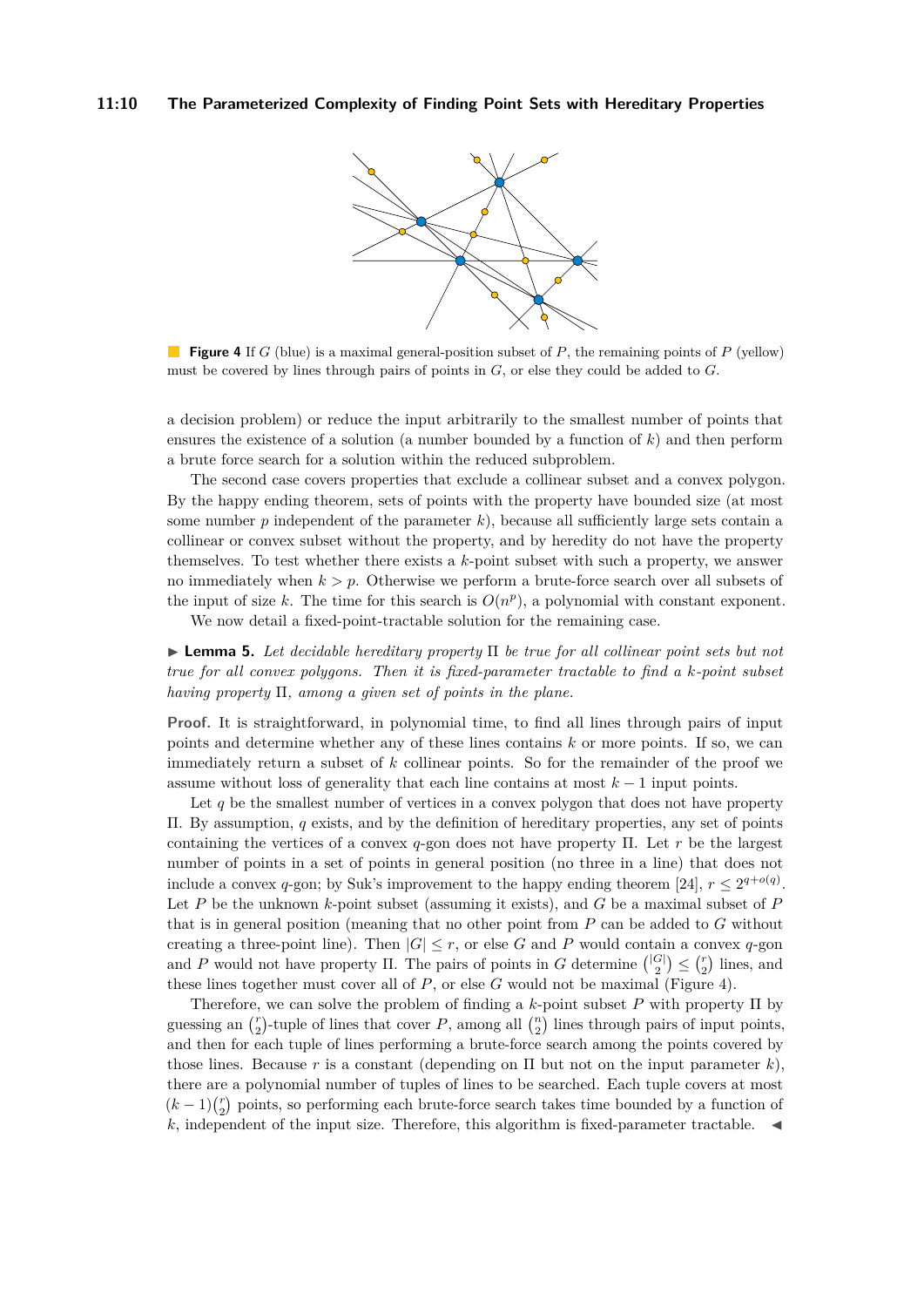#### **D. Eppstein and D. Lokshtanov 11:11**

<span id="page-10-1"></span>I **Theorem 6.** *Let decidable hereditary property* Π *either be true for all collinear point sets or not be true for at least one convex polygon (or both). Then it is fixed-parameter tractable to find a k-point subset having property* Π*, among a given set of points in the plane.*

Not every hereditary property is decidable: there are uncountably many hereditary properties,<sup>[5](#page-10-0)</sup> only countably many of which are decidable. When a hereditary property is not decidable, the same technique applies, but (because of the need to test the property within each brute-force search used as a subroutine of the algorithms) it gives us a non-uniform fixed-parameter tractable algorithm.

### **4 Properties with a single obstacle**

If X is any fixed point set, we can define hereditary property  $\Pi_X$  to be true for the point sets that do not contain *X*, and false otherwise. We are then interested in testing whether a given input includes  $k$  points with property  $\Pi_X$ . That is, are there at least  $k$  points in the largest point set that avoids *X*? If *X* is not itself collinear, then all collinear point sets have property  $\Pi_X$ . Therefore, there is only one family of possible choices for X that is not already covered by [Theorem 6:](#page-10-1) the family of sets *X* consisting of *q* points on a single line. The order type of any such point set depends only on *q*. We call a point set with this order type *Lq*.

 $\blacktriangleright$  **Lemma 7.** Let q be fixed. Then it is fixed-parameter tractable to find a *k*-point subset *avoiding Lq, among a given set of points in the plane.*

**Proof.** We assume  $q > 2$  for otherwise the problem is trivial (an  $L_2$ -avoiding set can only be a single point, and an *L*1-avoiding set must be empty). We begin by finding a maximal subset *G* of the input that is in general position (no three in a line). If  $|G| \geq k$ , we return any *k* points from *G* as our *k*-point *Lq*-avoiding set. Otherwise, as in [Lemma 5](#page-9-1) and [Figure 4,](#page-9-0) the input can be covered by at most  $\binom{k-1}{2}$  lines, the lines through pairs of points in *G*.

Observe that, on each of these lines, an  $L_q$ -avoiding set can include at most  $q-1$  points from the line. Consider a single line  $\ell$  and a process in which we build up a *k*-point  $L_q$ avoiding set, one point at a time, starting from a subset of points that are disjoint from  $\ell$  and then adding points from  $\ell$  in an arbitrary order. At each step of this process, at most  $q - 2$  points from  $\ell$  have already been chosen, and the next point must be chosen to be disjoint from these already-chosen points and from any of the lines through pairs of points (neither on  $\ell$ ) that already contain  $q-1$  points. There at most  $\binom{k-1}{2}$  of these lines through pairs of already-chosen points (because we have already chosen at most *k* −1 points), and each can prevent only a single point of  $\ell$  from being chosen. So, as long as  $\ell$  contains  ${k-1 \choose 2} + q - 1$  points, there will always remain at least one point that is free to be added until we have included exactly  $q - 1$  points from  $\ell$ . Therefore, if we reduce the input to contain any arbitrary subset of  $\binom{k-1}{2} + q - 1$  points on  $\ell$ , keeping the points disjoint from  $\ell$ unchanged, we cannot affect the existence or nonexistence of a  $k$ -point  $L_q$ -avoiding subset.

<span id="page-10-0"></span><sup>5</sup> This follows from the fact that there are infinite families of point sets in which no family member has the same order type as a subset of another family member. For example, the set of vertices and edge midpoints of a convex *r*-gon is not a subset of the set of vertices and edge midpoints of any other convex polygon, so choosing one such point set for each *r* gives a family of point sets none of which have the order type of a subset of another. This family has uncountably many subfamilies, each of which forms the set of forbidden patterns for a hereditary property. See [\[8,](#page-12-6) Observation 5.9].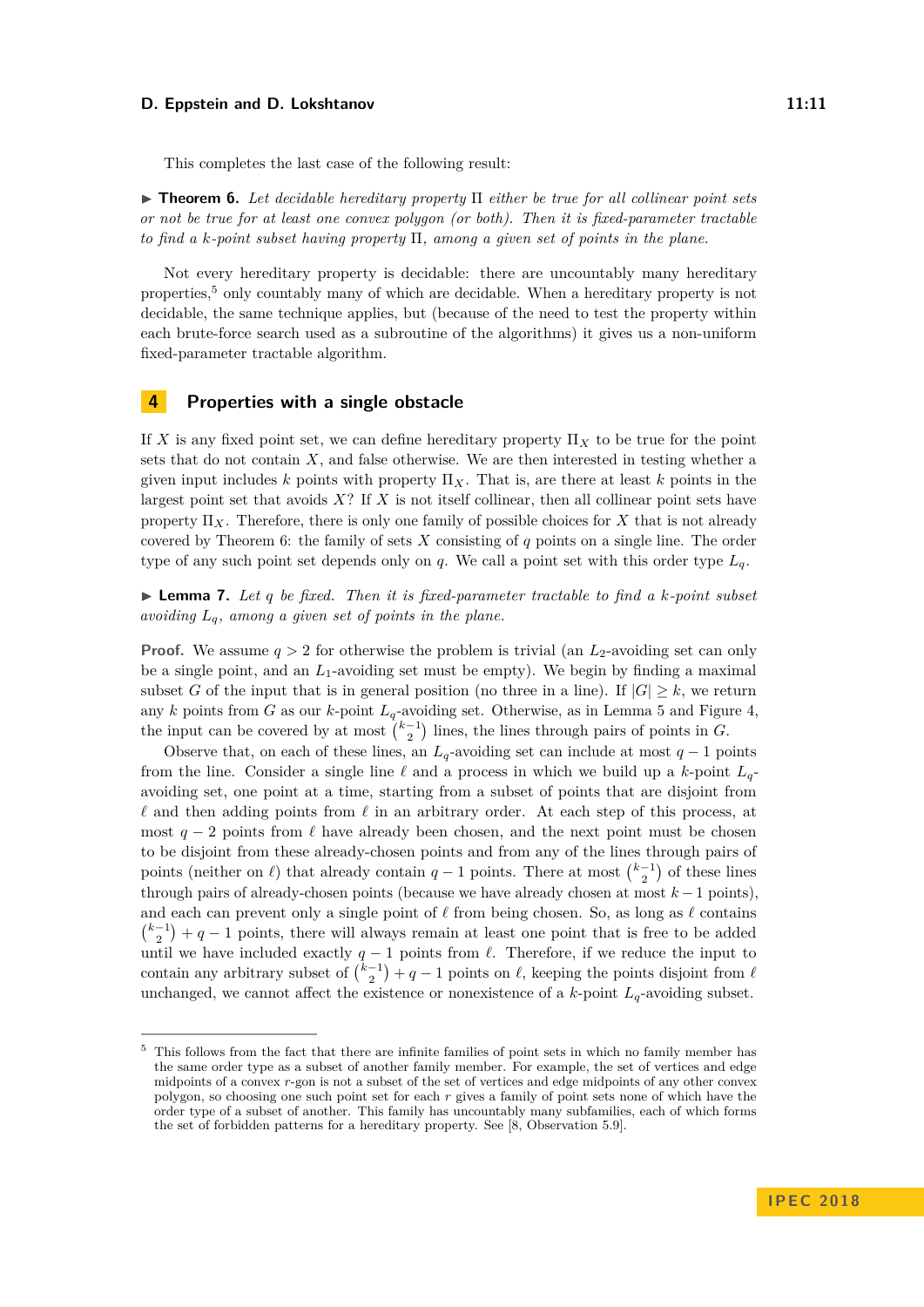#### **11:12 The Parameterized Complexity of Finding Point Sets with Hereditary Properties**

By applying this observation repeatedly we can kernelize the problem. That is, we find a polynomial-time algorithm that reduces any parameterized instance to an equivalent instance (the "kernel") whose size is bounded by a function of the parameter. To do so, we consider the lines through pairs of points of *G*, one at a time. Whenever any such line contains more than  $\binom{k-1}{2} + q - 1$  points of the remaining input, we delete arbitrarily chosen points until it contains exactly  $\binom{k-1}{2}+q-1$  points. At the end of this process, the total number of remaining points is at most  $\binom{k-1}{2}\binom{k-1}{2}+q-1$  =  $O(k^4)$ , depending only on *k*. We may then find a *k*-point  $L_q$ -avoiding subset by a brute force search of this kernel.

This includes as a special case the problem of finding an *L*3-avoiding subset (that is, a subset in general position), the central computational task for the no-3-in-line problem. (We already proved this special case to be NP-hard in [\[8,](#page-12-6) Theorem 9.3] and fixed-parameter tractable in [\[8,](#page-12-6) Theorem 9.5].) It completes the last case of the following result:

 $\triangleright$  **Theorem 8.** Let *X* be any fixed finite set of points. Then it is fixed-parameter tractable to *find a k-point subset avoiding X, among a given set of points in the plane.*

## **5 Conclusions**

We have identified a hereditary property of point sets such that finding a *k*-point subset with this property is unlikely to be fixed-parameter tractable, and identified several general classes of properties for which the corresponding problems are fixed-parameter tractable. These include properties that include all collinear sets, properties that exclude a convex polygon, and properties with a single obstacle. Several additional cases are fixed-parameter tractable:

- $\blacksquare$  The largest convex subset (avoiding two forbidden patterns, one of three points on a line and the other of a triangle with an interior point) is polynomially solvable, in cubic time and linear space [\[6,](#page-12-8) [7\]](#page-12-9).
- If finding  $k$ -point subsets is fixed-parameter tractable for two properties  $\Pi$  and  $\Pi'$ , then it is also fixed-parameter tractable for their disjunction (the point sets that have at least one of the two properties), by running both algorithms and returning any *k*-point set found by either of them.
- If finding  $k$ -point subsets is fixed-parameter tractable for property  $\Pi$ , then it is also fixed-parameter tractable for the property  $\Pi_q$  of being partitionable into q subsets that have property Π, by color-coding [\[2\]](#page-12-17). Alternatively one could use a different hereditary property for each color class.

We have been unable to complete a classification of which of these problems are fixedparameter tractable and which are not. We leave this as open for future research.

Another open problem concerns properties (such as being in convex position) that can be true only of point sets in general position. That is, these properties have a three-point line as one of their forbidden patterns. Can it be hard, for such a property, to find a *k*-point subset with the property? We suspect that the answer is yes, by a reduction that mimics the one we have given, using more complex constraints on general-position subsets of points to make them act like the collinear subsets of points in our reduction. However, we have not worked out the details of such a reduction.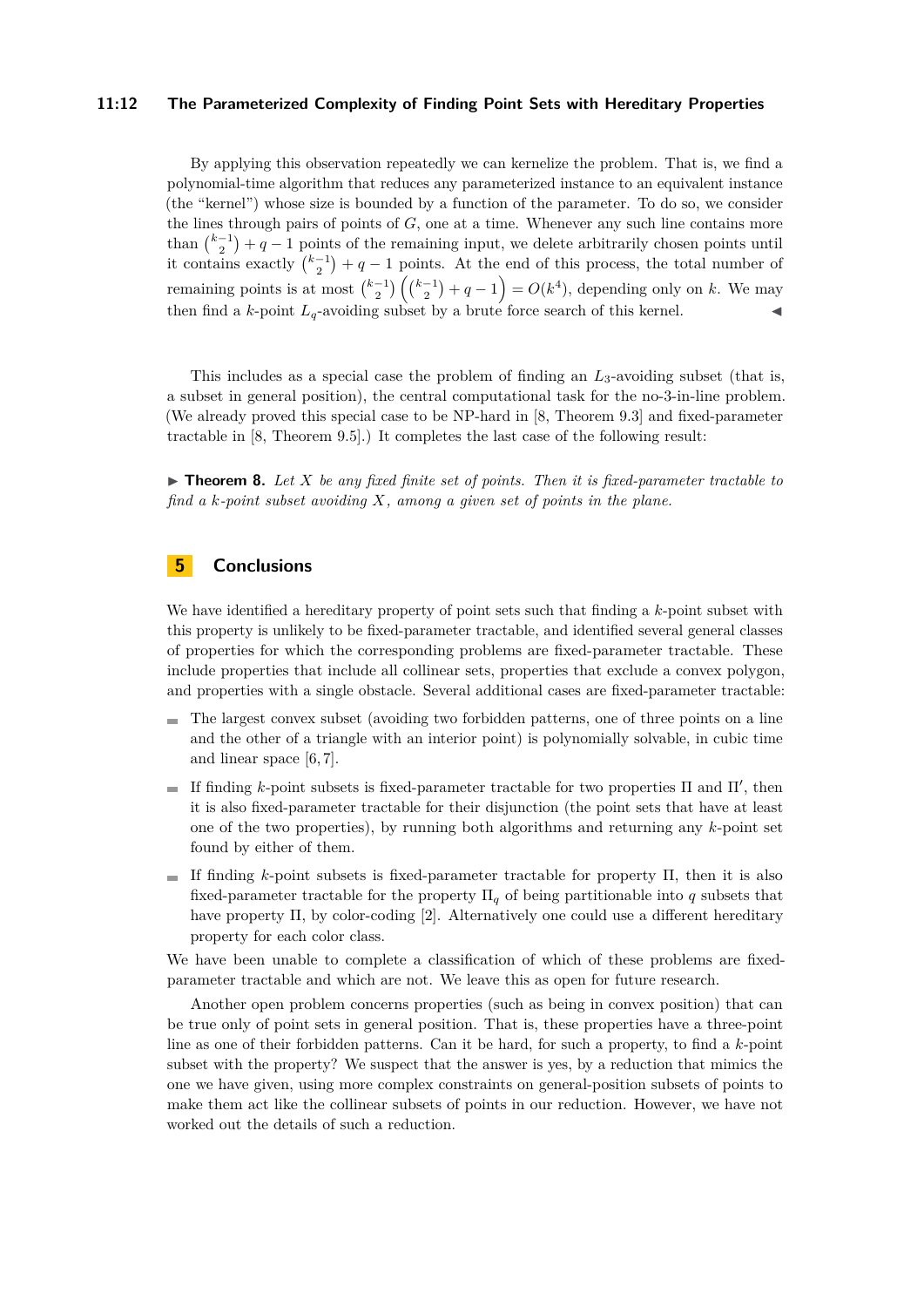#### **References**

- <span id="page-12-1"></span>**1** Faisal N. Abu-Khzam. A kernelization algorithm for *d*-hitting set. *J. Comput. System Sci.*, 76(7):524–531, 2010. [doi:10.1016/j.jcss.2009.09.002](http://dx.doi.org/10.1016/j.jcss.2009.09.002).
- <span id="page-12-17"></span>**2** Noga Alon, Raphael Yuster, and Uri Zwick. Color-coding. *J. ACM*, 42(4):844–856, 1995. [doi:10.1145/210332.210337](http://dx.doi.org/10.1145/210332.210337).
- <span id="page-12-14"></span>**3** Saeed Akhoondian Amiri, Stephan Kreutzer, Dániel Marx, and Roman Rabinovich. Routing with congestion in acyclic digraphs. In *41st International Symposium on Mathematical Foundations of Computer Science*, volume 58 of *LIPIcs. Leibniz Int. Proc. Inform.*, pages 7:1–7:11. Schloss Dagstuhl, Leibniz-Zent. Inform., Wadern, 2016. [doi:](http://dx.doi.org/10.4230/LIPIcs.MFCS.2016.7) [10.4230/LIPIcs.MFCS.2016.7](http://dx.doi.org/10.4230/LIPIcs.MFCS.2016.7).
- <span id="page-12-15"></span>**4** Édouard Bonnet, Tillmann Miltzow, and Paweł Rzążewski. Complexity of token swapping and its variants. *Algorithmica*, 2017. [doi:10.1007/s00453-017-0387-0](http://dx.doi.org/10.1007/s00453-017-0387-0).
- <span id="page-12-3"></span>**5** Glencora Borradaile, David Eppstein, and Pingan Zhu. Planar induced subgraphs of sparse graphs. *J. Graph Algorithms Appl.*, 19(1):281–297, 2015. [doi:10.7155/jgaa.00358](http://dx.doi.org/10.7155/jgaa.00358).
- <span id="page-12-8"></span>**6** Václav Chvátal and Gheza T. Klincsek. Finding largest convex subsets. In *11th Southeastern Conference on Combinatorics, Graph Theory and Computing, Vol. II*, volume 29 of *Congressus Numerantium*, pages 453–460, 1980.
- <span id="page-12-9"></span>**7** Herbert Edelsbrunner and Leonidas J. Guibas. Topologically sweeping an arrangement. *J. Comput. System Sci.*, 38(1):165–194, 1989. [doi:10.1016/0022-0000\(89\)90038-X](http://dx.doi.org/10.1016/0022-0000(89)90038-X).
- <span id="page-12-6"></span>**8** David Eppstein. *Forbidden Configurations in Discrete Geometry*. Cambridge University Press, 2018.
- <span id="page-12-7"></span>**9** Paul Erdős and George Szekeres. A combinatorial problem in geometry. *Compositio Math.*, 2:463–470, 1935. URL: [http://www.numdam.org/item?id=CM\\_1935\\_\\_2\\_\\_463\\_0](http://www.numdam.org/item?id=CM_1935__2__463_0).
- <span id="page-12-2"></span>**10** Jörg Flum and Martin Grohe. 9.1 Polynomial Kernelizations. In *Parameterized Complexity Theory*, EATCS Ser. Texts in Theoretical Computer Science, pages 208–212. Springer, 2006. [doi:10.1007/3-540-29953-X](http://dx.doi.org/10.1007/3-540-29953-X).
- <span id="page-12-0"></span>**11** Michael R. Garey and David S. Johnson. GT21: Induced subgraph with property Π. In *Computers and Intractability: A Guide to the Theory of NP-completeness*, page 195. W. H. Freeman, 1979.
- <span id="page-12-10"></span>**12** Panos Giannopoulos, Christian Knauer, and Daniel Werner. On the computational complexity of Erdős-Szekeres and related problems in R 3 . In *21st Annual European Symposium on Algorithms (ESA 2013)*, volume 8125 of *Lecture Notes in Computer Science*, pages 541–552. Springer, 2013. [doi:10.1007/978-3-642-40450-4\\_46](http://dx.doi.org/10.1007/978-3-642-40450-4_46).
- <span id="page-12-13"></span>**13** Jacob E. Goodman, Richard Pollack, and Bernd Sturmfels. Coordinate representation of order types requires exponential storage. In *21st Symposium on Theory of Computing (STOC '89)*, pages 405–410. ACM, 1989. [doi:10.1145/73007.73046](http://dx.doi.org/10.1145/73007.73046).
- <span id="page-12-16"></span>**14** Martin Grohe and Dániel Marx. On tree width, bramble size, and expansion. *J. Combin. Theory Ser. B*, 99(1):218–228, 2009. [doi:10.1016/j.jctb.2008.06.004](http://dx.doi.org/10.1016/j.jctb.2008.06.004).
- <span id="page-12-11"></span>**15** Richard R. Hall, Terence H. Jackson, Anthony Sudbery, and Ken Wild. Some advances in the no-three-in-line problem. *J. Combin. Theory Ser. A*, 18:336–341, 1975. [doi:10.1016/](http://dx.doi.org/10.1016/0097-3165(75)90043-6) [0097-3165\(75\)90043-6](http://dx.doi.org/10.1016/0097-3165(75)90043-6).
- <span id="page-12-12"></span>**16** Heiko Harborth, Arnfried Kemnitz, Meinhard Möller, and Andreas Süssenbach. Ganzzahlige planare Darstellungen der platonischen Körper. *Elemente der Mathematik*, 42(5):118–122, 1987. URL: <https://eudml.org/doc/141411>.
- <span id="page-12-4"></span>**17** Ken-ichi Kawarabayashi. Planarity allowing few error vertices in linear time. In *50th IEEE Symposium on Foundations of Computer Science (FOCS 2009)*, pages 639–648. IEEE Computer Society, Los Alamitos, CA, 2009. [doi:10.1109/FOCS.2009.45](http://dx.doi.org/10.1109/FOCS.2009.45).
- <span id="page-12-5"></span>**18** Ken-ichi Kawarabayashi and Bruce Reed. An (almost) linear time algorithm for odd cycles transversal. In *21st ACM-SIAM Symposium on Discrete Algorithms (SODA 2010)*, pages 365–378, Philadelphia, PA, 2010. SIAM.